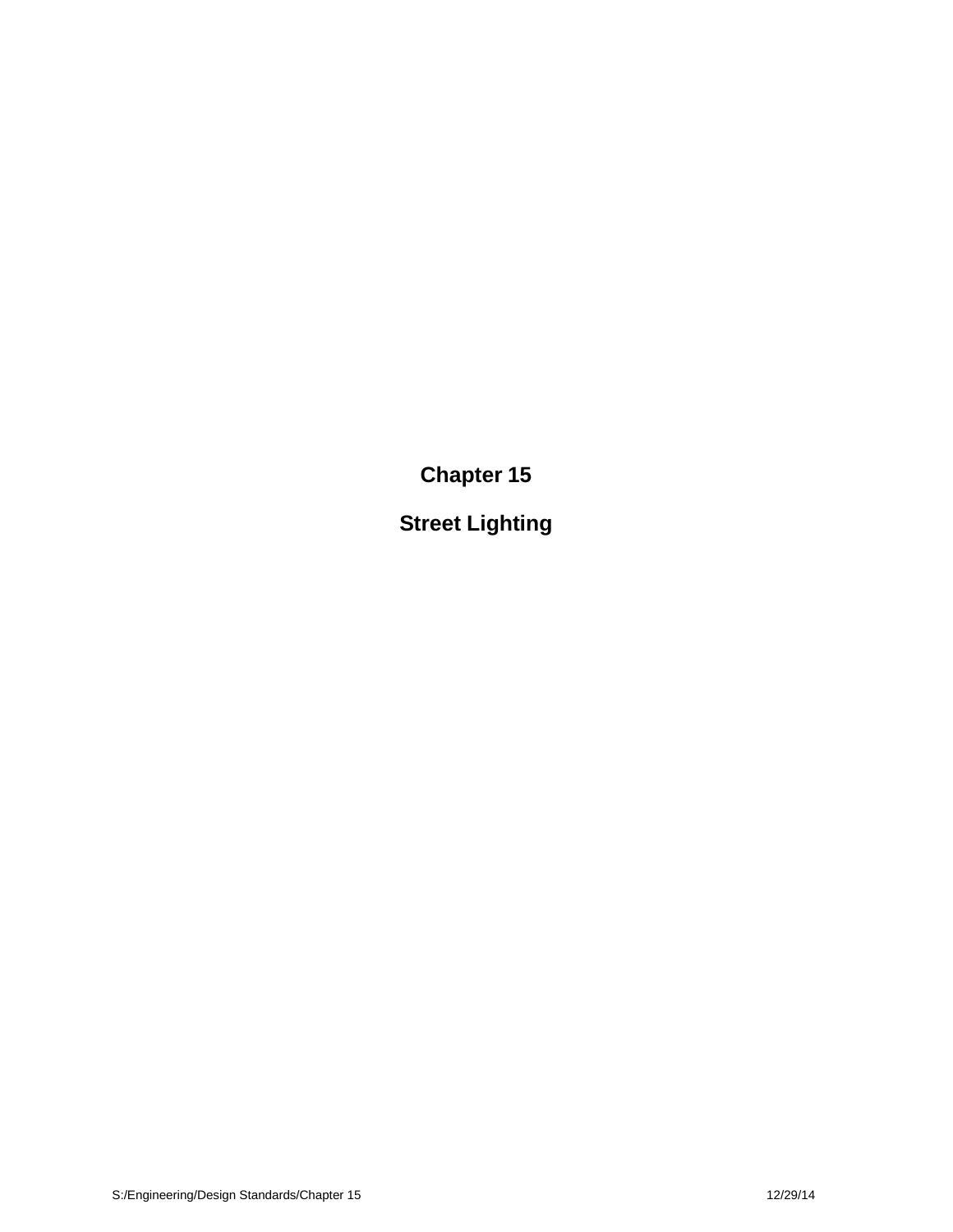# **Chapter 15**

# **Street Lighting**

| <b>Section</b> | <b>Topic</b>                                       | Page |  |
|----------------|----------------------------------------------------|------|--|
| 15.1           | General                                            | 15.1 |  |
| 15.2           | <b>Street Light Locations and Spacing</b>          | 15.2 |  |
| 15.3           | <b>Junction Boxes</b>                              | 15.3 |  |
| 15.4           | Conduits                                           | 15.3 |  |
| 15.5           | <b>Concrete Street Light Footings</b>              | 15.4 |  |
| 15.6           | <b>Direct Bury Street Lights</b>                   | 15.5 |  |
| 15.7           | <b>Meters and Meter Pedestals</b>                  | 15.5 |  |
| 15.8           | <b>Power Supply</b>                                | 15.5 |  |
| 15.9           | <b>Material Specifications</b>                     | 15.6 |  |
| 15.10          | <b>Manufactured Home Parks and Private Streets</b> | 15.6 |  |
| 15.11          | Easements                                          | 15.6 |  |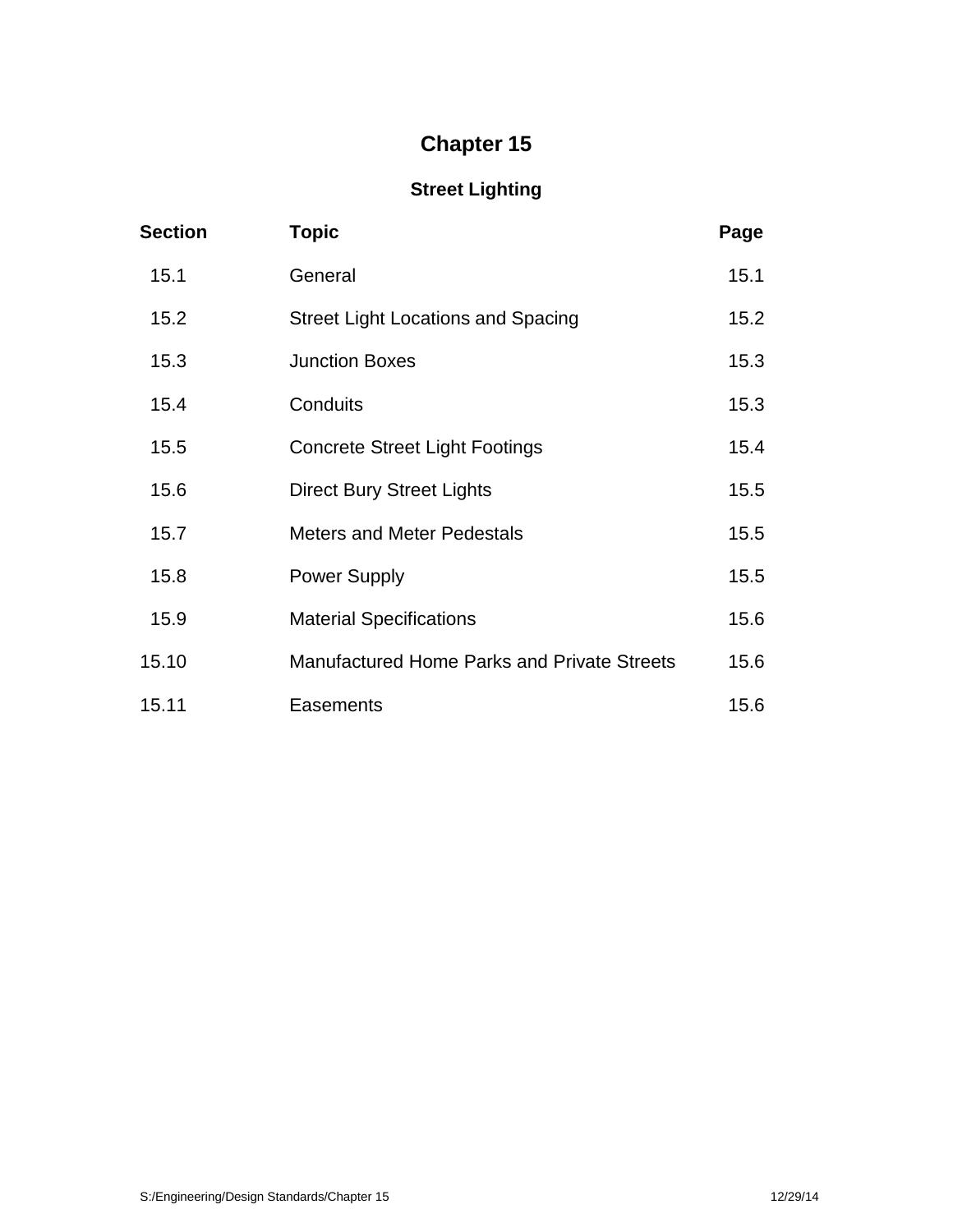# **Chapter 15 Street Lighting**

#### **15.1 General**

- **15.1.1** This chapter sets forth the design and technical criteria to be used in the preparation of all street lighting plans. Where design information is not provided herein, the following standards (most current edition) shall be used:
	- 1. National Electrical Safety Code (NESC)
	- 2. National Electrical Code (NEC)
	- 3. City of Huron Design Standards, Supplemental Specifications, and Standard Detail Plates
	- 4. Requirements and Standards of the State of South Dakota
	- 5. City of Huron Electrical Code
- **15.1.2** Where a conflict occurs between the above standards, the most restrictive requirement shall apply.
- **15.1.3** Street lights shall be placed on lot/property lines that are perpendicular to street centerline where applicable.
- **15.1.4** Street lighting on cul-de-sacs must terminate with a street light on the lot line nearest where the turnaround begins.
- **15.1.5** Street lights, junction boxes, meter pedestals, and conduit shall be free and clear of any permanent obstructions, which would impair the ability of future maintenance operations by Huron Traffic Department. Layout of street lighting must also consider vertical and horizontal alignment with respect to other utilities that might conflict with the installation of the street lighting system.
- **15.1.6** Street lighting wires will be furnished by the City of Huron. Payment for street wire shall be paid by the Developer or through a City Capital Improvements project. Wire installation will be completed by the contractor with wiring terminations and connections completed by Huron Traffic Department.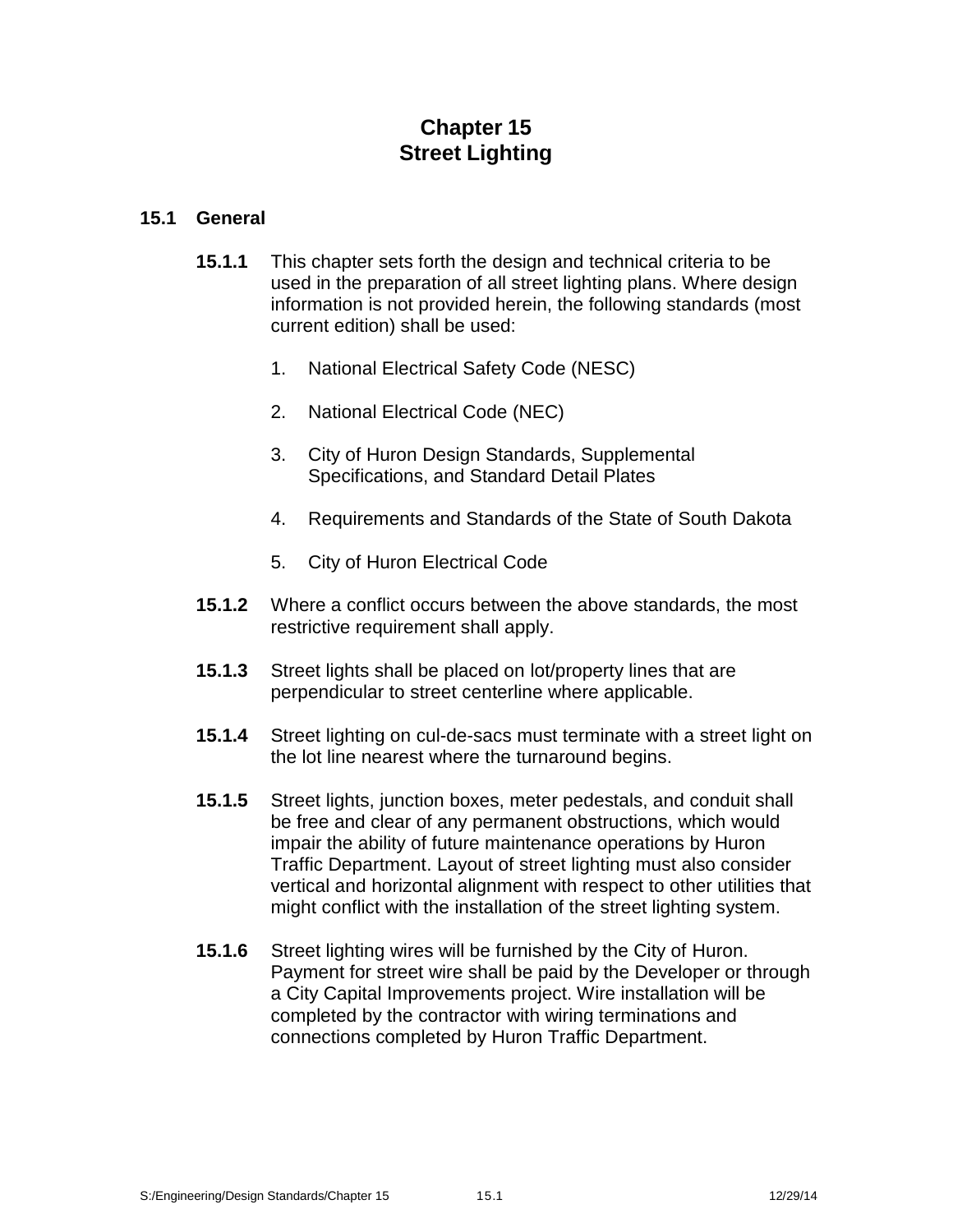- **15.1.7** Design of street lighting systems will typically consist of installation of street lights in areas that have concrete curb and gutter installed. If concrete curb and gutter has not been installed, a street lighting system will not necessarily be required. City of Huron Engineering Department will evaluate each project before final design is complete.
- **15.1.8** If necessary, removal of street lights shall be coordinated with City of Huron Traffic Department. All materials removed will become the property of City of Huron unless otherwise noted.

## **15.2 Street Light Locations and Spacing**

- **15.2.1** Street lights shall be installed as indicated in Chapter 4 of the *City of Huron Design Standards for Public Improvements* or as specified below.
- **15.2.2** Residential lighting shall be spaced 175–250 feet apart with a nonstaggered pattern and located at intersections.
- **15.2.3** Local, Collector, or Arterial (minor) lighting shall be spaced 200-275 feet apart with a nonstaggered pattern and located at intersections.
- **15.2.4** Commercial lighting, or Arterial (major), shall be spaced 175–250 feet apart located at intersections and with a staggered pattern if possible.
- **15.2.5** Historical District lighting in residential locations within the boundaries of the City of Huron city limits shall be installed with three lights per block located at intersections and with a staggered pattern if possible. Maps of Historical District boundaries are available by contacting City of Huron Planner.
- **15.2.6** Historical District lighting in pedestrian locations within the boundaries of 13th Street to Fourth Street and Minnesota Avenue to Second Avenue shall be installed with four to five lights per block located at intersections and with a staggered pattern.
- **15.2.7** Generally, street lights will be located within the public right-of-way 2 feet from the back of curb unless otherwise noted. Street lights shall be located on a lot line whenever possible. Streets that have sidewalks installed behind the curb and gutter will require street lights to be installed behind the sidewalk but still within the public right-of-way. If street lights cannot be installed within the public right-of-way, a utility easement will be required.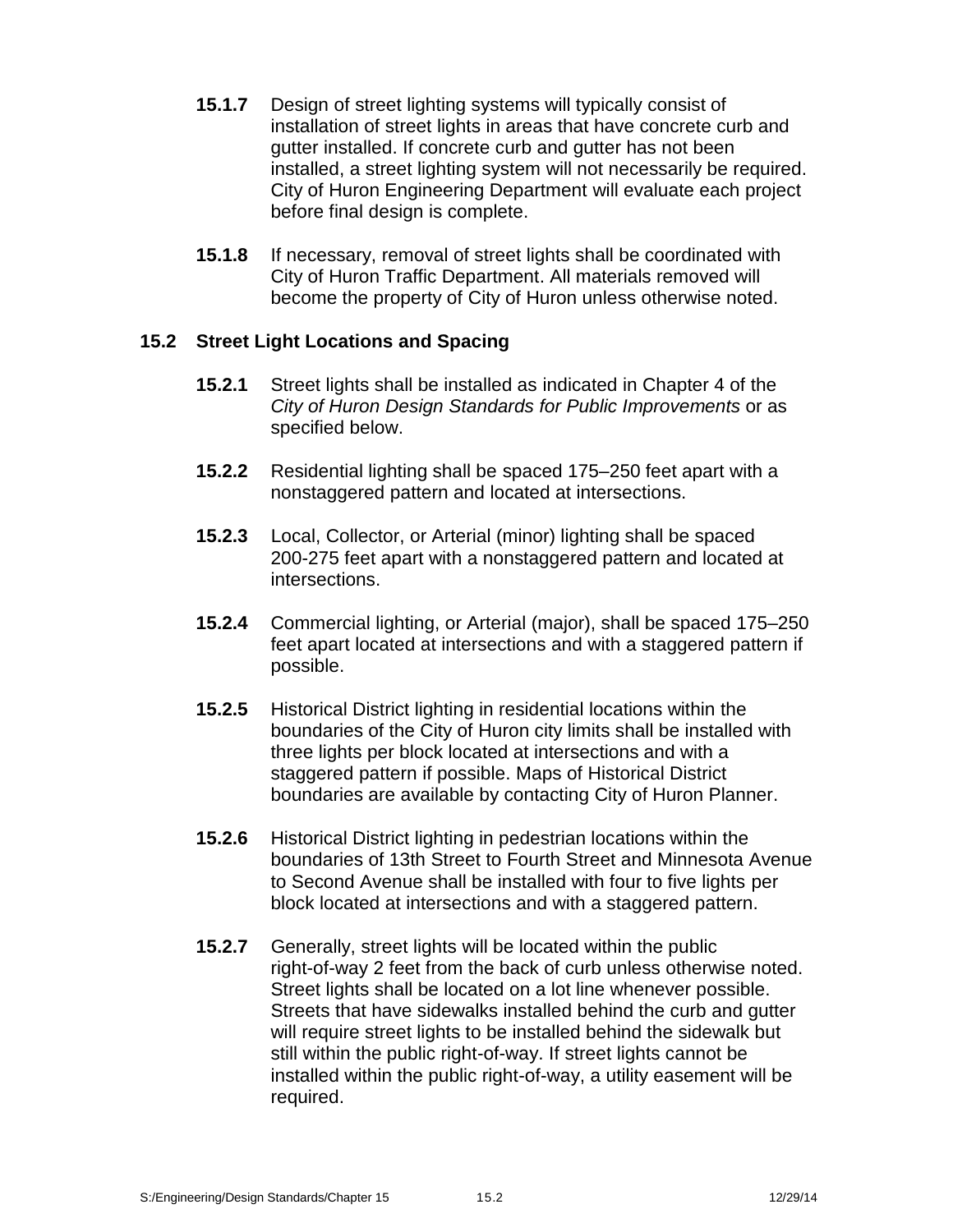**15.2.8** When street light locations are being considered, overhead obstructions must be evaluated prior to placement location. In general, street lights shall maintain a minimum clear distance of 8 feet from any overhead electrical power lines. Other overhead obstructions such as trees, cable television lines, communications lines, etc., shall be evaluated on a case-by-case basis.

# **15.3 Junction Boxes**

- **15.3.1** Junction boxes shall be spaced a maximum of 275 feet from the furthest street light or junction box.
- **15.3.2** Standard size junction box is 18 inches in diameter and is constructed of 16 gauge corrugated galvanized steel, contractor to furnish and install. If a greater size junction box is needed, City of Huron Traffic Department will assist in the determination of such junction box.
- **15.3.3** Generally, junction boxes will be located within the public right-of way 2 feet from the back of curb, unless otherwise noted, and on a lot line whenever possible.
- **15.3.4** Junction boxes shall generally be located such that they will not be in driveways.
- **15.3.5** Reference City of Huron Standard Detail Plates for specific details in regards to junction box specifications.
- **15.3.6** Maximum number of conduits entering into a junction box shall not exceed six and the minimum number of conduits shall not be less than two into an 18-inch junction box.
- **15.3.7** All street light junction box lids shall be labeled "Electric."

## **15.4 Conduits**

- **15.4.1** All street lighting conduit shall be 2-inch diameter, schedule 40 PVC unless otherwise specified, contractor to furnish and install.
- **15.4.2** Conduit shall have a minimum depth of bury of 24 inches from finished grade.
- **15.4.3** All conduit installation shall be in compliance with City of Huron Electrical Inspector regulations and the National Electrical Code.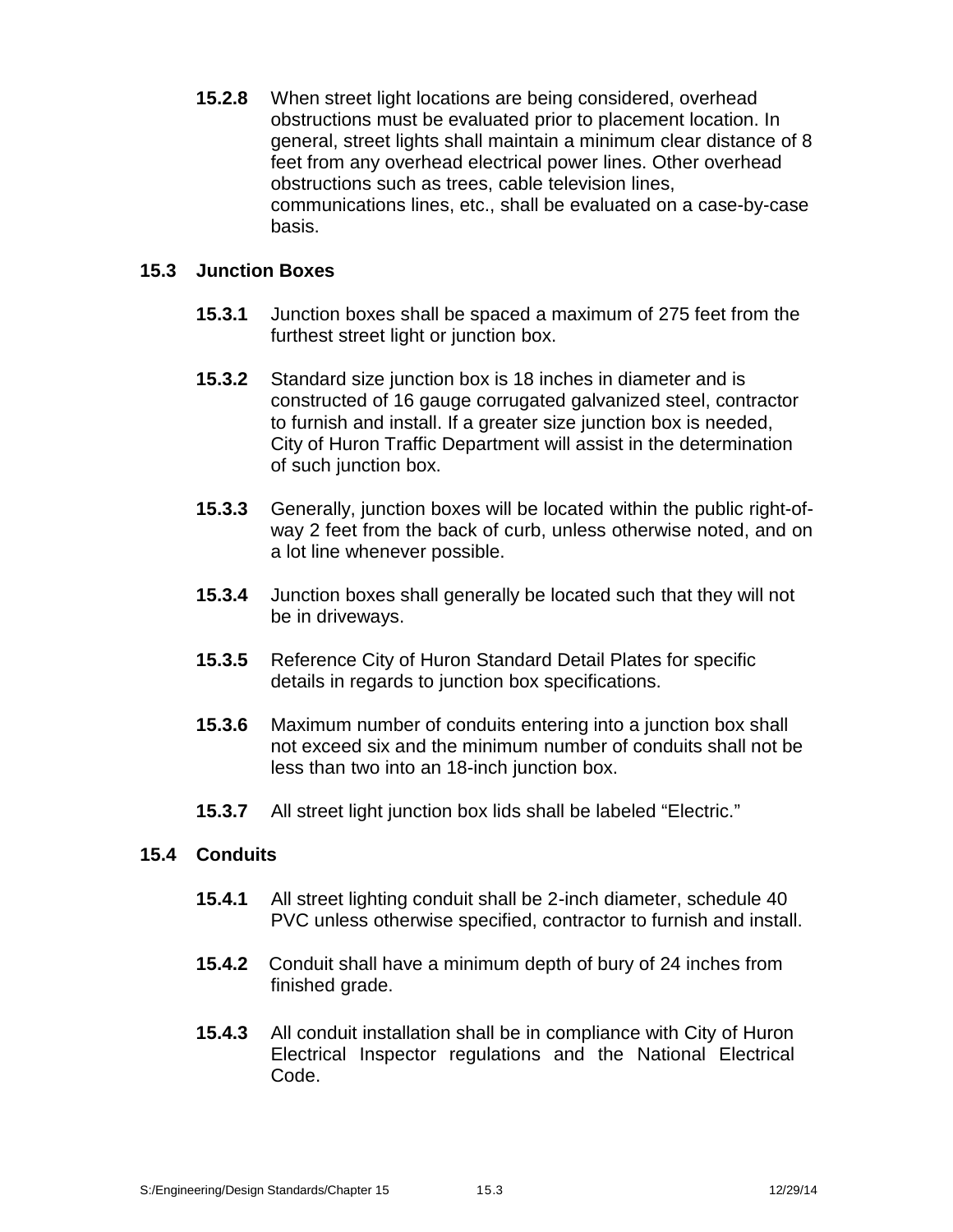- **15.4.4** Generally, conduit will be located within the public right-of-way 2 feet from the back of curb unless otherwise noted.
- **15.4.5** When bends are required on any conduit run, no more than four 90° bends will be allowed in one given conduit run.
- **15.4.6** For conduit stubs less than 10 feet in length, ends shall be capped. No street light wire, tracer wire, or locator ball is required. For conduit stubs greater than 10 feet, a tracer wire and locator ball is required.
- **15.4.7** Conduits or direct buried wire must have 18 inches of horizontal clearance from fire hydrants, inlets, cable boxes etc.
- **15.4.8** Street light conduit and traffic conduit may be buried in the same trench.

# **15.5 Concrete Street Light Footings**

- **15.5.1** Generally, street light footings will be located within the public right-of-way 2 feet behind the back of curb unless otherwise noted and on a lot line whenever possible. Streets that have sidewalks installed behind the curb and gutter will require street light footings to be installed behind the sidewalk, but still within the public right-of-way. If streetlight footings cannot be installed within the public right-of-way, a utility easement will be required.
- **15.5.2** The maximum number of conduits within a streetlight footing shall not exceed four. Included in the total number of conduits will be one spare conduit that will generally be installed facing away from the curb for future lighting needs.
- **15.5.3** Types of footings will be based on the desired location and the physical constraints which are encountered during design of the footing. Typically, the standard street light footing will be sufficient; however, specialty footings shall be used when necessary. Specialty footings consist of spread footings, historical footings, special footings for 25-foot brown fiberglass poles, and post top footings. The specialty footings are detailed in the City of Huron Standard Detail Plates.
- **15.5.4** When street lighting is installed near a location of pedestrian traffic, ADA clearance requirements will need to be met.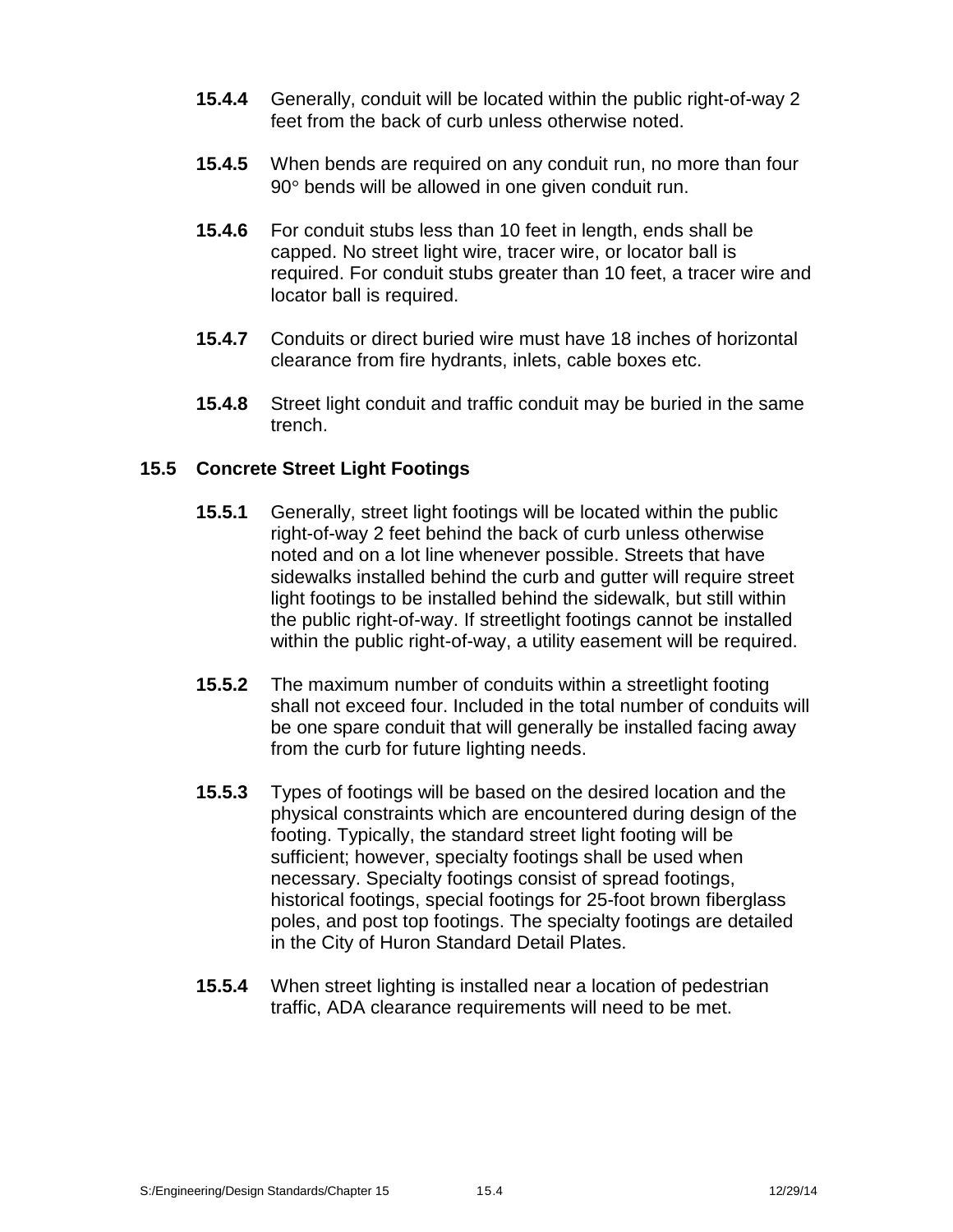# **15.6 Direct Bury Street Lights**

- **15.6.1** Generally, direct bury street lighting may be used for lighting at the beginning and end of construction projects through the transition zones. Locations are dependent on each specific project; however, standard locations shall be utilized whenever possible. Typical wire depth for direct bury lighting systems shall be a minimum of 24 inches from finished grade.
- **15.6.2** Direct bury streetlights are used for all new residential areas and are designed in partnership with other electrical utilities.

## **15.7 Meters and Meter Pedestals**

- **15.7.1** Electrical meters will be furnished and installed by City of Huron Traffic Department when they provide the power supply. Meters will be installed on an approved pedestal.
- **15.7.2** When necessary, pedestals shall be installed at a location as determined by the City of Huron Traffic Department. The contractor will be required to furnish and install an engineer approved pedestal. In addition to the pedestal, the contractor will be required to install an approved meter socket (see Standard Detail Plate).

## **15.8 Power Supply**

- **15.8.1** All street lighting plans shall indicate a designated power supply feed point. The power supply shall be installed from the designated supply point to a meter pedestal, if required.
- **15.8.2** The design engineer will be required to determine which power company will be utilized to supply power for street lighting. If necessary, power supply location assistance will be given by City of Huron Traffic Department.
- **15.8.3** Power supply lines will need to be installed in 2-inch schedule 80 PVC conduit up power pole within 2 feet of secondary wire. Additionally, the power supply lines will need to be installed in 2 inch conduit from the power supply source to the meter pedestal.
- **15.8.4** Power supplies shall be centrally located within project boundaries for street lighting layouts whenever possible.